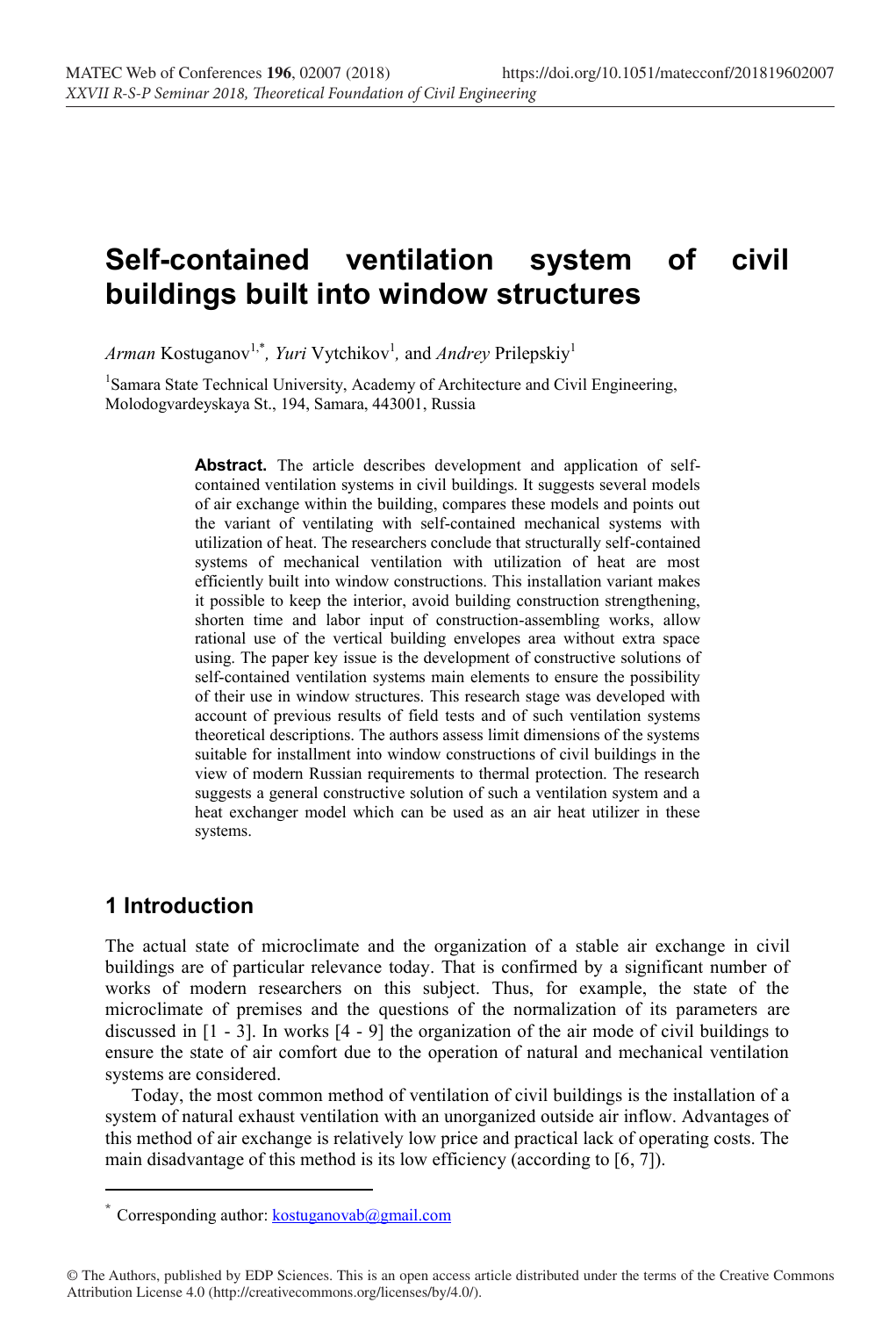A transitional option allowing to increase the efficiency of natural exhaust ventilation to some extent is combined or hybrid ventilation. Such a system, depending on the needs and the current situation, can operate in modes of natural or mechanical ventilation, though it is quite complex in installation, automation, operation and does not always allow heat utilization. Moreover, it should be noted that natural and hybrid ventilation can be effectively used only in multi-storeyed buildings, while for low-rise buildings these methods of organizing air exchange are practically not applicable.

The organization of mechanical ventilation is the most reliable and effective way of organizing air exchange, which allows to make full use of the energy saving potential of building and, first of all, due to the heat utilization of the ventilating air. Today, one of the most promising and least studied ways of organizing air exchange in civil buildings is the installation of autonomous (decentralized) ventilation systems for individual rooms. The shortcomings include relatively high cost of installation and operation of systems, additional sources of noise, some modifying of room interior. The advantages include the possibility of organizing a stable air exchange in a room and heat utilizing of the air. Particularly if we take into account that according to various estimates, heat loss with air exchange in modern buildings can reach 25% of the total heat loss [10], then the latter advantage becomes even more significant. Moreover, this method of organizing air exchange is applicable to all civil buildings and it doesn't depend on the number of storeys. In [11], the authors considered the effectiveness of the application of some self-contained ventilation systems based on the criteria for the magnitude of the air exchange created and the heat transfer efficiency determined as a result of full-scale tests.

The objectives of this study are:

1 Determination of the main overall dimensions of systems able to be placed into window structures;

2 Development of common fundamental solutions for self-contained ventilation systems built into window constructions of civil buildings;

3 Development of design solutions for some elements of self-contained ventilation systems.

#### **2 Materials and methods**

In the conclusions of the aforementioned paper [11], the authors note that such systems should meet a number of requirements. It is important that the system should occupy the smallest possible surface area of the room wall. In this regard, it is recommended to install it in the wall or under the window board, and under the window lintel. Today the existing systems of self-contained ventilation and heat recovery in the market of goods and services mainly involve the installation into a hole made in the thickness of building wall. Thus, this demands the following: modifying of the room interior and the external facades appearance of the building; work to strengthen the holes in the architectural building structures; the deadline increasing, complexity and intensity of the construction and installation works. If we consider the systems installation into the window design, it allows significantly to smooth out the listed shortcomings, as well as to rationally use the area of vertical enclosing structures without using an additional room capacity.

The primary task in the designing of construction options for the systems arrangement in the construction of a window board or a slope is the determination of necessary niches dimensions, which will determine the overall dimensions of the systems themselves. At the same time, the size of the niches depends on the thickness of the walls, which vary depending on the area of construction. However, these dimensions generally can be determined by the corresponding areas of construction. For example, in [12], we can find a reference to the map of Russia with the application of the corresponding required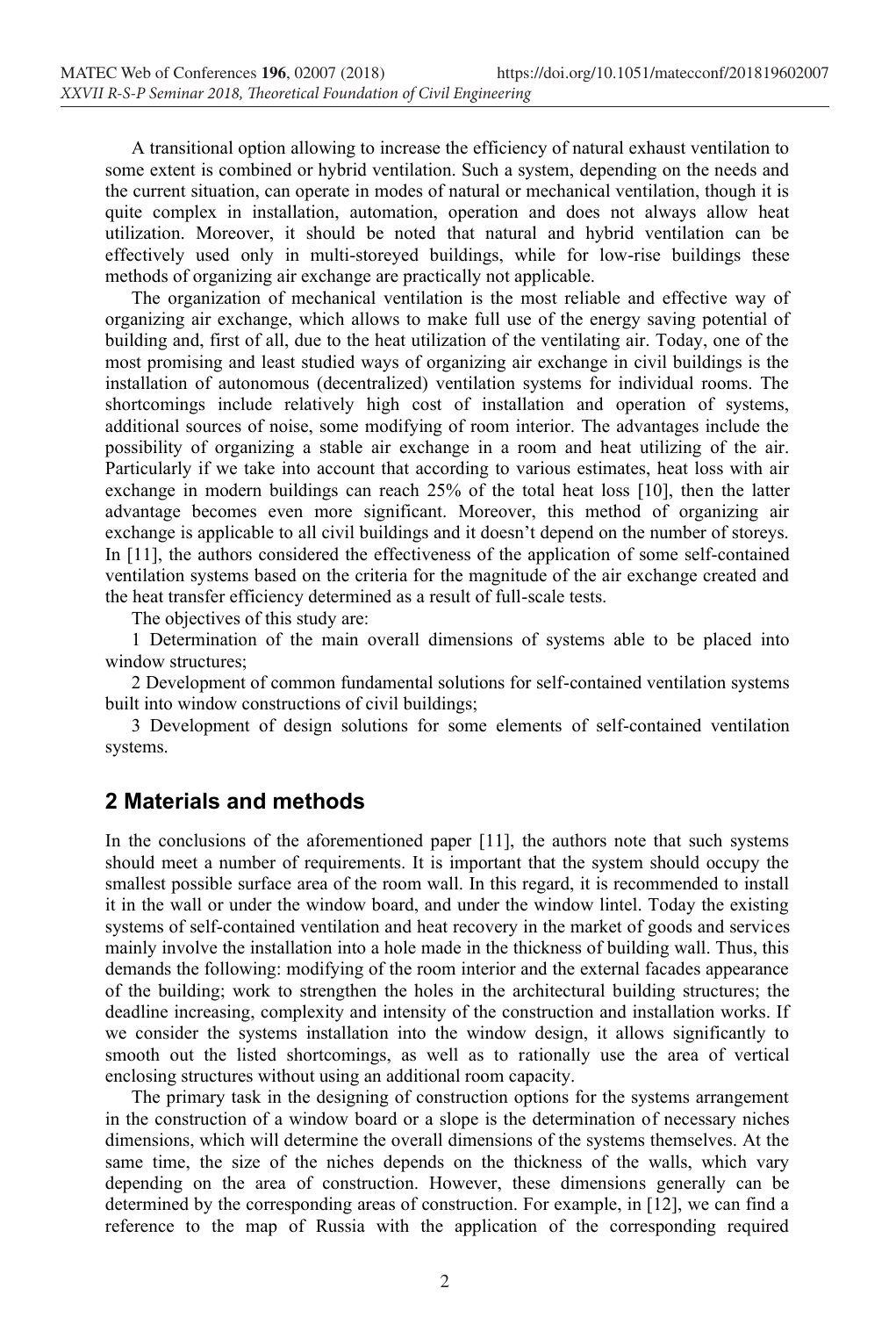resistances to the heat transfer of the walls. Besides, if we take into consideration GOST 30971-2012, we can determine the main types of modern windows used in civil buildings.

The authors of this work carried out the analysis of the exterior walls thickness of modern structures in the main areas of construction and the analysis of the main types of modern windows. As the main variants of the modern construction walls were considered the following type: three-layer reinforced concrete panels, walls from small piece blocks, walls from porous ceramics, walls with a thin plaster layer ("wet facade"), walls with a hinged ventilated facade. As a result of the analysis, it was possible to determine the overall dimensions of self-contained ventilation systems in the respective areas of construction. Using in the subsequent stages of this study the generally accepted methods of research (system analysis of theoretical and experimental studies, analytical generalization of known scientific and practical results, the method of expert assessments, the use of general provisions of the theory of heat and mass transfer and aerodynamics), made it possible to develop several principal diagrams of self-contained ventilation systems with the utilization of heat. Based on the main provisions of the sources [13 - 20], the parameters of such basic elements of the systems as a fan, an air heater, a power unit were determined, as well as a heat exchanger - a heat utilizer for the ventilation air was designed.

### **3 Results**

Analysis of modern Russian requirements for thermal protection of buildings showed that the maximum thicknesses of the main variants of modern construction walls vary in different areas of Russia in the range from 0.3 to 0.65 m.

The information analysis of the GOST 30971-2012 allowed to establish that the main minimal size of the civil building window is 1 m. As a result of the conducted research, it was generally possible to establish that the overall dimensions of the systems permitting their installation under the window board were: length 1000 mm, width 400 mm, height 300 mm.

Figure 1 shows a schematic diagram of the developed systems of self-contained ventilation with the air heat utilization intended for installation into the windows construction.



**Fig. 1.** Principal schematic diagram of the developed systems of self-contained ventilation. Notation: 1-filter; 2 - air damper; 3 - exhaust fan; 4 - supply air fan; 5 - heat exchanger - heat utilizer with freezing protection; 6 - exhaust air distributor; 7 - supply air distributor; 8 - sound absorber; 9 insulated body.

As a result of the subsequent development of the system design, it was possible to compile a list of the optimal system elements indicated in Figure 1: auxiliary fan, air heater, power unit, duct fittings. Figure 2 presents a model of the heat exchanger heat utilizer being developed for aerodynamic testing. Figure 3 shows the general view of the model being developed - the layout of the self-contained ventilation system. Figure 4 gives assembly view of the developed 3D model of the system.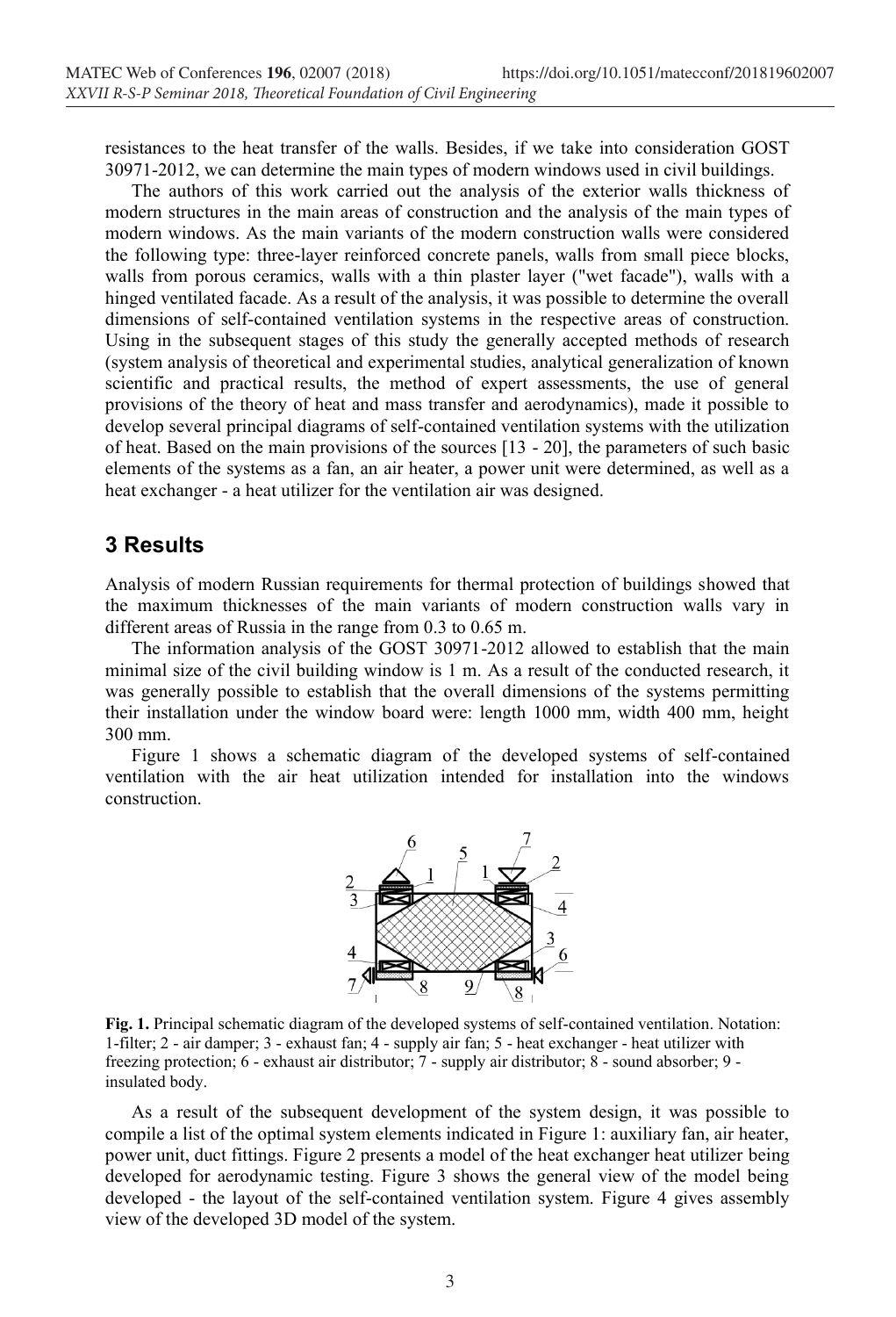

**Fig. 2.** Heat exchanger - heat utilizer model



**Fig. 3.** Assembly view of model –self-contained ventilation system



**Fig. 4.** 3D-system model

# **4 Discussion**

For the developed list of system elements qualitative and quantitative selection criteria were formulated, on the basis of which, at the subsequent stages of system development, the basic elements will be finally selected. The description and values of the optimal selection criteria are given below in Table 1.

| System element | Selection criteria | Criteria description     | Value                       |
|----------------|--------------------|--------------------------|-----------------------------|
| Main fan       | Pressure           | The pressure developed   | $70200$ Pa                  |
|                |                    | by the fan during the    |                             |
|                |                    | system operation         |                             |
|                | Air volume flow    | The fan's airflow during | $30 - 60$ m <sup>3</sup> /h |
|                |                    | the system operation     |                             |

**Table 1.** Optimal selection criteria of system elements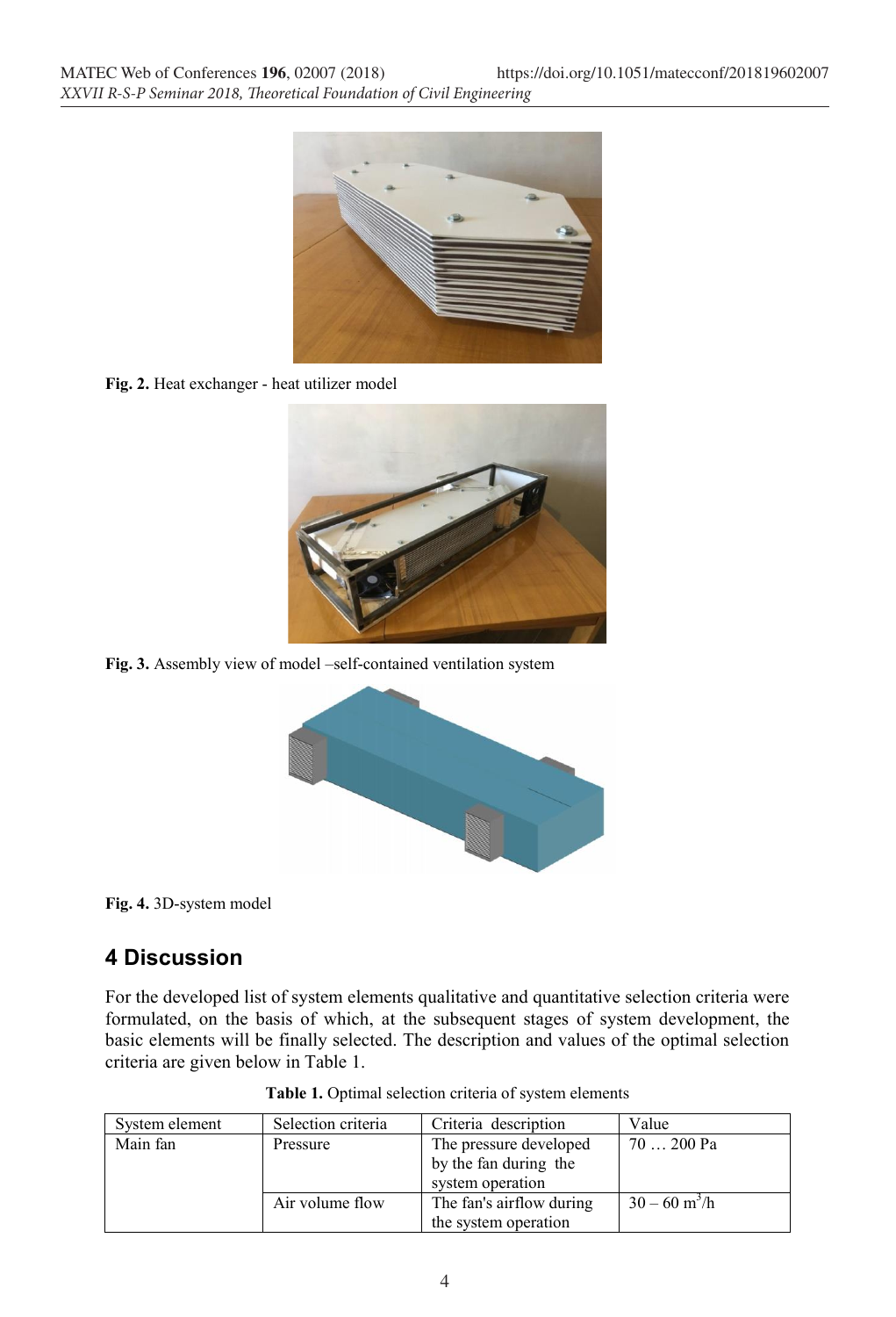*XXVII R-S-P Seminar 2018, Theoretical Foundation of Civil Engineering*

| System element                                          | Selection criteria                  | Criteria description                                                         | Value                                                                                        |
|---------------------------------------------------------|-------------------------------------|------------------------------------------------------------------------------|----------------------------------------------------------------------------------------------|
| Auxiliary fan                                           | Pressure                            | The pressure developed<br>by the fan during the<br>system operation          | 2050 Pa                                                                                      |
|                                                         | Air volume flow                     | The fan's airflow during<br>the system operation                             | $30 \text{ m}^3/\text{h}$                                                                    |
| Air heater                                              | Thermal power                       | Heat transmitted to air                                                      | $0,20,5$ KW                                                                                  |
| Filter                                                  | Degree of cleaning                  | Outside dust cleaning                                                        | Rough air cleaning<br>from dust up to 10<br>microns                                          |
| Recuperative plate<br>heat exchanger -<br>heat utilizer | Material                            | Providing high thermal<br>conductivity                                       | Steel (copper and<br>aluminum are<br>possible)                                               |
|                                                         | Heat transfer<br>surface area       |                                                                              | $13 \text{ m}^2$                                                                             |
| Insulation                                              | Thermal insulation<br>of the system | Obstruction to heat loss                                                     | brends: phenol and<br>penoplex                                                               |
| Power unit                                              | Voltage                             | Voltage conversion 220V<br>to 12V or other required                          | 12М (5А и 60 W)                                                                              |
| Duct fittings                                           | Connectors                          | Connection of the<br>elements of the<br>ventilation systems to<br>each other | The number and<br>dimensions are<br>determined by the<br>installation place in<br>the system |
| Sound absorber                                          | Noise reduction                     | Installed noise absorbing<br>elements                                        | The maximum noise<br>level when operating<br>the system should not<br>exceed 55 dB.          |

## **5 Conclusions**

Based on the results of the research, the following conclusions are formulated:

1. Overall dimensions of self-contained ventilation systems, according to the developed drawings and 3D-model, were: length 815 mm., width 370 mm., height 140 mm. Taking into account the additional thickness of thermal insulation, we can state that the dimensions of the systems did not exceed the previously defined overall dimensions.

2. It is found that the optimum air velocity in the system is  $1 \dots 1.5$  m  $\prime$  s for an air flow rate of 30  $\text{m}^3$  / h. This allowed us to form general aerodynamic schemes of the systems and, taking into account the previously defined overall dimensions of the systems, to select the necessary optimal elements of the aerodynamic circuits - fans and heat exchanger - heat utilizer. Heat exchanger - heat utilizer should be made of steel. Overall dimensions: length 640 mm., width 200 mm., height 120 mm. The cross-sectional dimensions of all the other channels and elements of the system were selected on the basis of the provided average flow rate in the system  $1 \dots 1.5$  m  $\frac{\text{m}}{\text{s}}$ .

3. It is established that the surface area of the heat exchange for the heat utilization of the ventilation air should be at least  $2 \text{ m}^2$ . For the heat exchanger- heat utilizer shown in figure 2 is 3  $m^2$ .

The authors are grateful to the Foundation for Promoting the Development of Small Forms Enterprises in the Scientific and Technical Sphere for their support and allocation of funding in the form of a grant for further research on the subject matter within the framework of the All-Russia Innovation Contest "U.M.N.I.K".